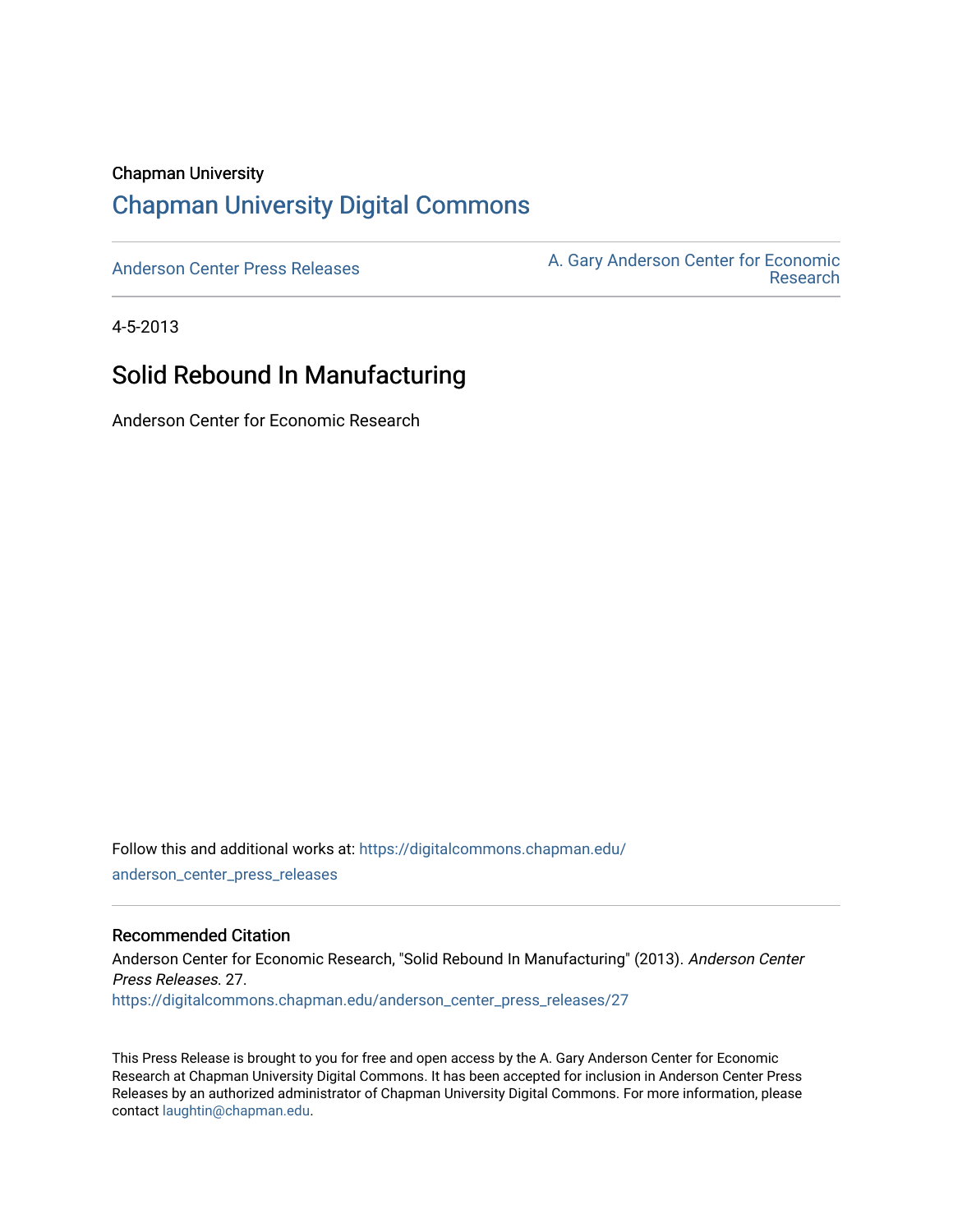# **Chapman University** Argyros School of Business and Economics



## A. Gary Anderson Center for Economic Research

**For Release:** April 5, 2013

**Contact:** Raymond Sfeir Professor of Economics and Research Fellow (714) 997-6693

# **SOLID REBOUND IN MANUFACTURING**

ORANGE, CA — Purchasing managers in the manufacturing sector in California expect a substantial pick-up in the sector's growth rate in the second quarter of 2013 compared to the first quarter. The Composite Index, measuring overall manufacturing activity, increased from 52.9 in the first quarter to 59.8 in the second quarter. Production, inventories of purchased materials and new orders are expected to grow at a much higher rate in the second quarter of 2013. Even the employment picture is rosier than the first quarter. The purchasing managers also reported that the durable goods industries and the non-durable goods industries are expected to grow at a higher rate than the high-tech industries.

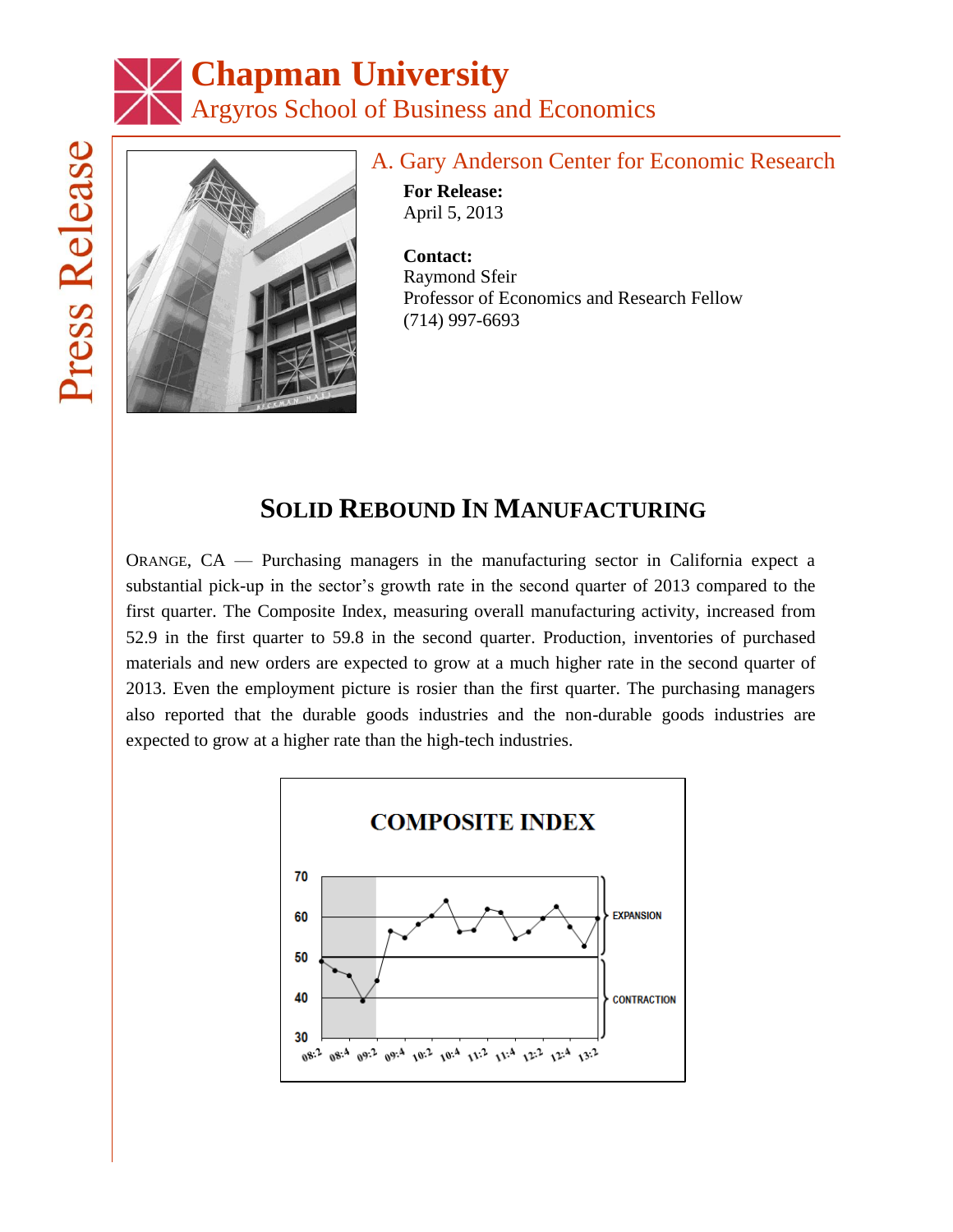#### **Performance by Industry Group**

The index for the **high-tech industries** increased from 51.6 in the first quarter of 2013 to 57.5 in the second quarter, indicating that the growth rate in the high-tech industries is expected to be higher in the second quarter. A higher growth rate is expected in production, inventories of purchased materials, and new orders. Commodity prices are expected to increase but at a lower rate compared to the first quarter.

The index for the **durable goods industries other than high-tech** increased from 53.2 in the first quarter of 2013 to 60.3 in the second quarter, indicating a substantially higher growth rate in the second quarter. Employment is expected to improve slightly in the second quarter, and supplier deliveries will not slow down. Production, inventories of purchased materials, and new orders are expected to grow at a much higher rate.

The index for the **non-durable goods industries** increased from 53.7 in the first quarter of 2013 to 60.9 in the second quarter, indicating a substantially higher growth rate in the second quarter. Similar to the other two industry groups, employment is expected to expand slightly in the second quarter. Production, inventories of purchased materials, and new orders are expected to grow at a much higher rate.



#### **Comments by the Purchasing Managers**

Business condition is still very competitive. Future plans to continue purchasing from China due to cost efficiency which also creates poor quality issues. (Apparel.)

Our customer base across all industries that we service has been strong since last November and that pace continues. Metal prices are a bit softer, but we think will firm soon. We are well staffed for current business. (Primary Metals.)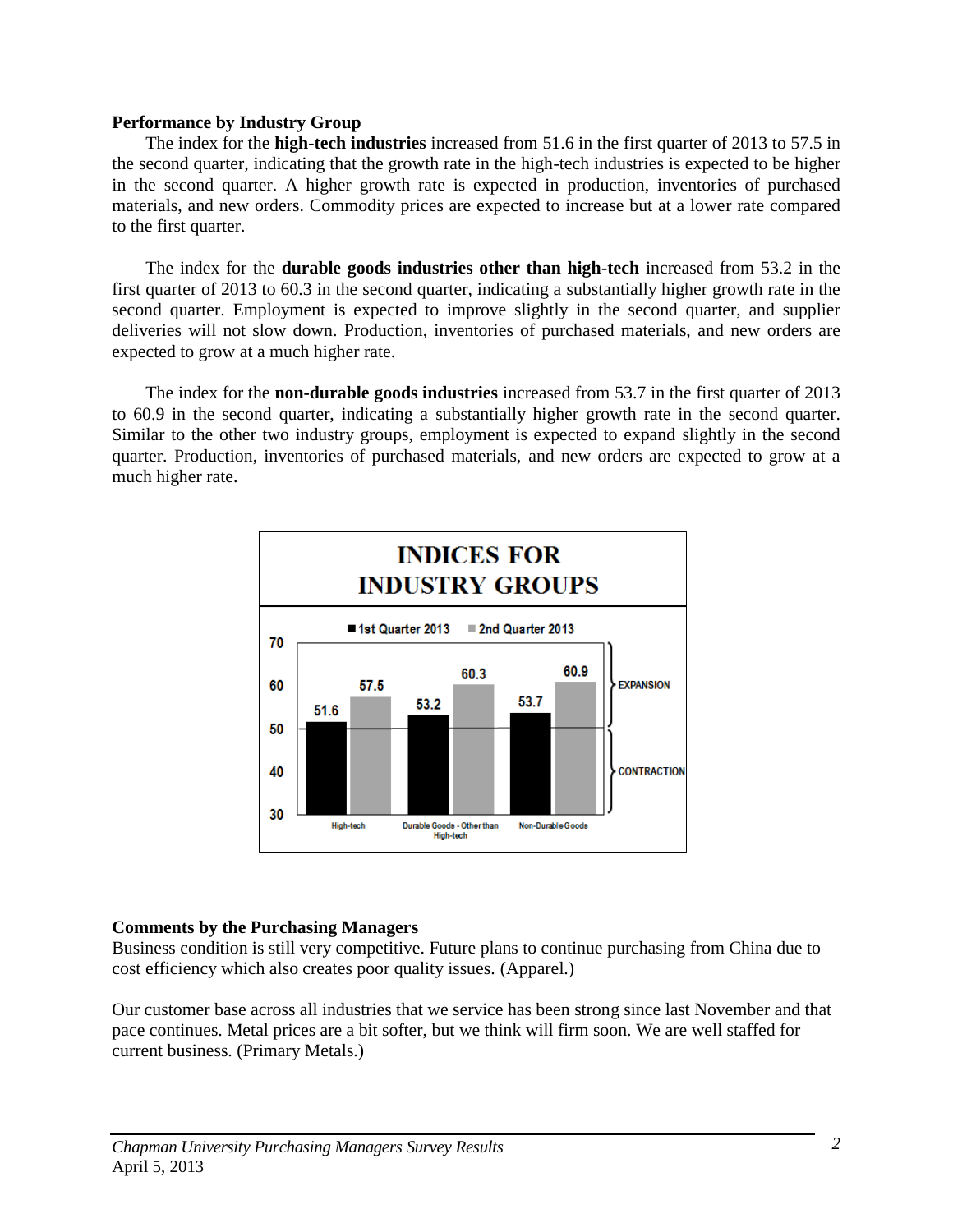We expect small growth through second quarter with steel prices slightly higher. (Fabricated Metal Products.)

We have been in a hiring frame for a while, but hiring people isn't as easy as it used to be. I interview several people for each opening who are really not interested in working. They want to be able to show they looked for work. We have even had three people we hired who never showed up to work! It's a different world out there. (Machinery.)

Fuel prices and taxes continue to be a drag on the economy and we see no relief in sight. (Transportation Equipment.)

Same as prior surveys - As a company operating just below the 50 employee threshold for many of the Obamacare regulations, we are actively NOT trying to grow our business in a way that would require hiring additional workers. California voters recently passed Prop 30, raising our effective marginal state income tax rate to 13.3%, in addition to the 1.5% corporate level tax on S-Corporations. We are currently evaluating our options for selling or relocating our business outside California, because we do not feel we can be viable over the long term unless we leave California. (Electrical Equipment, Appliance & Components.)

A lot of wait and see for effects of sequestration. While supplier prices may fall later this year after sequestration impacts take effect, I expect some increases for Q2. (Computer & Electronic Products.)

Aircraft orders from Boeing and Airbus are on the increase for aerostructure parts through 2013 and beyond. Also, on the military side, replacement aerostructure parts are also on the rise, contracts have been placed to cover 2013 through 2016. Orders support the USAF, South Korean AF, Saudi Royal AF and Israel AF for replacement wing structures. (Aerospace Products & Parts.)

Company has been purchased and will be relocating to Mexico. All will be out of a job in a few months or so. (Miscellaneous.)

In General we have seen increases in sales of the frozen fruit sector as well increasing our market share by leveraging our buying ability to overcome higher commodity costs across the board in fruit costs, transportation, as well higher resin and paper pulp costs which all impact the retail market Sector which we participate in with our customers. The trend will be to reduce the total number of suppliers we purchase from in order to get the most value from our procurement volume. (Food.)

Increased inventory is because of an expected price increase Q2. (Printing & Related Support Activities.)

Spring is always good in our industry. The banks are starting to free up loan money. (Textile Mills.)

Some work is being outsourced to other companies within the USA. (Paper.)

Cautious optimism following the expected best first quarter since 2007 based on volume. Prices, therefore margins, have been slower to recover. RFQs and phone orders continue to increase as a mild winter ends. (Nonmetallic Mineral Products.)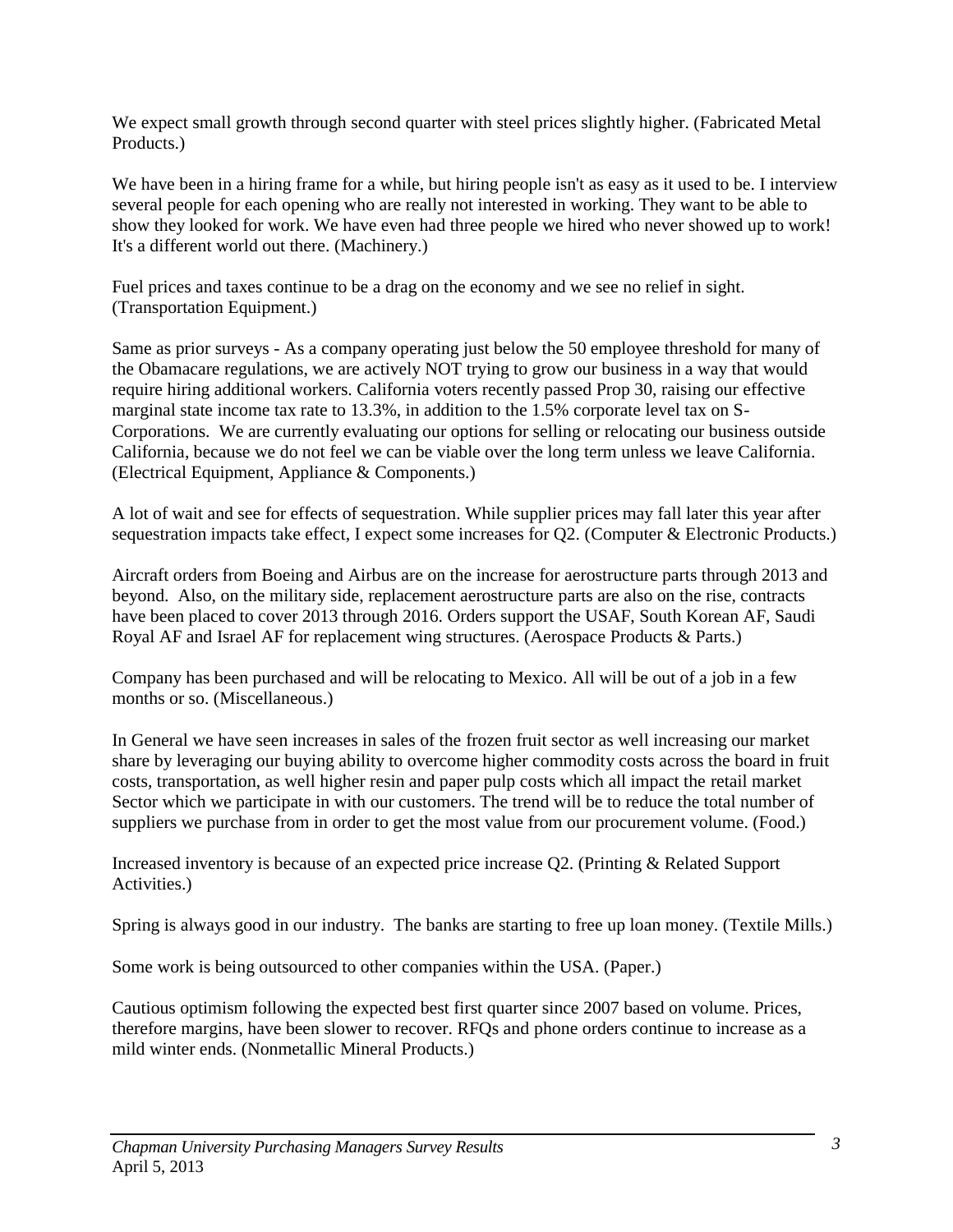







#### **Background and methodology**

The Institute for Supply Management (ISM) conducts a monthly national survey of purchasing managers and publishes the survey results in its *Report on Business*. Such a survey is not available for the state of California. Given the size of our state, and the major role its manufacturing sector plays in the national economy, the A. Gary Anderson Center for Economic Research at Chapman University launched a quarterly survey of California purchasing managers starting in the third quarter of 2002. Similar to the ISM survey, our survey tracks changes in production, employment, new orders, inventories of purchased materials, commodity prices and supplier deliveries. Except for commodity prices and inventories of purchased materials, a seasonally adjusted index is computed for each variable.

In order to have one single indicator for the performance of the state manufacturing sector, the Anderson Center has developed a Composite Index that is a weighted average of the underlying indices. A value of 50 for the Composite Index shows a general expansion of the manufacturing economy of the state and a value below 50 shows a decline. The industries are classified according to the North American Industry Classification System (NAICS).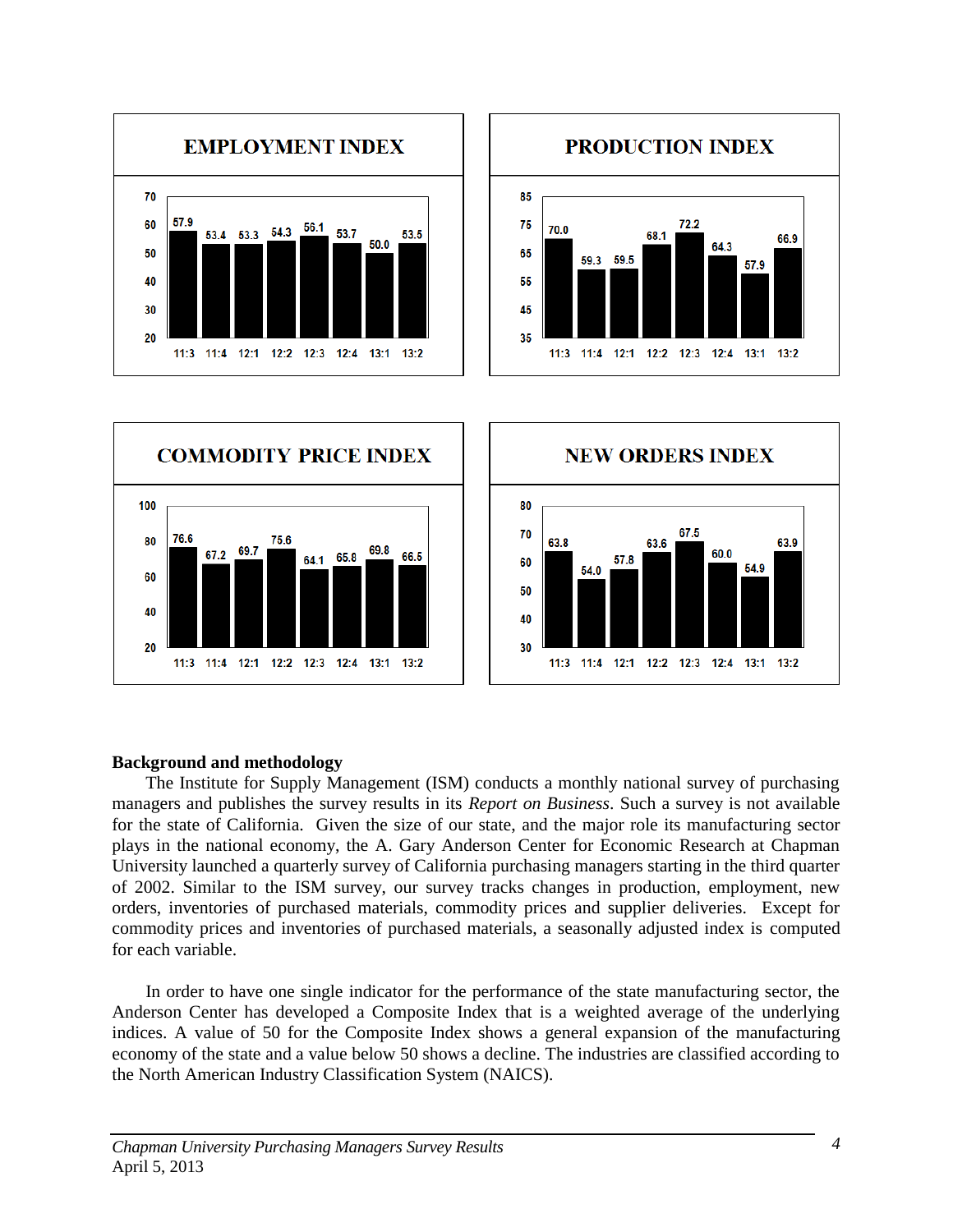#### **Detailed Results of the Survey of California Purchasing Managers' Expectations for the Second Quarter of 2013**

In its attempt to present you with a better delivery of the survey results, the A. Gary Anderson Center for Economic Research has calculated an index for every variable in the survey. The "% Better," is added to half of the "% Same," after which a seasonal factor is used to get a seasonally adjusted index for each variable (except commodity prices). A value over 50 for an index indicates growth and a value below 50 indicates a decline. If for example the index increases from 55 to 59, we say that the growth rate is higher than the previous quarter because 59 is bigger than 55. If the index remains at 55, we say that the growth rate remains the same as the previous quarter. If the index decreases from 55 to 52, we say that we still have growth but that the growth rate is lower than the previous quarter because 52 is smaller than 55. Each industry in the manufacturing sector is represented in the survey based on its employment share of total manufacturing employment in the state.

**Production:** The seasonally adjusted index for production is expected to increase from 57.9 in the first quarter to 66.9 in the second quarter, indicating that production is expected to increase at a faster rate in the second quarter. This is the sixteenth consecutive quarter that the production index has been above 50. Production is expected to increase most rapidly in the following industries: Computer & Electronic Products; Aerospace Products & Parts; Wood Products; Nonmetallic Mineral Products; Primary Metals; Fabricated Metal Products; Machinery; Electrical Equipment, Appliance & Components; Transportation Equipment; Furniture & Related Products; Miscellaneous; Food; Apparel; Paper; Printing & Related Support Activities; Chemicals; and Plastics & Rubber Products. No industry reported an expected decrease in production.

| <b>Production</b>               | $%$ Higher | $%$ Same | % Lower | <b>Net</b> | <b>Seasonally</b><br><b>Adjusted Index</b> |
|---------------------------------|------------|----------|---------|------------|--------------------------------------------|
| $2nd$ Quarter of 2013           | 54.3       | 37.4     | 8.3     | 46.0       | 66.9                                       |
| 1 <sup>st</sup> Quarter of 2013 | 39.0       | 44.0     | 17.0    | 21.9       | 57.9                                       |
| $4th$ Quarter of 2012           | 38.9       | 41.6     | 19.5    | 19.3       | 64.3                                       |
| 3 <sup>rd</sup> Quarter of 2012 | 46.5       | 40.0     | 13.5    | 33.1       | 72.2                                       |

**Inventories of Purchased Materials:** The seasonally unadjusted index for inventories of purchased materials is expected to increase from 50.1 in the first quarter to 60.9 in the second quarter, indicating that manufacturers are expected to be holding much more inventories in the second quarter. Inventories of purchased materials are expected to increase most rapidly in the following industries: Computer & Electronic Products; Aerospace Products & Parts; Wood Products; Nonmetallic Mineral Products; Primary Metals; Fabricated Metal Products; Transportation Equipment; Miscellaneous; Food; Paper; Chemicals; and Plastics & Rubber Products. The Furniture & Related Products industry reported an expected decrease in inventories of purchased materials.

| Inventories of                  |            |        |         |            |       |
|---------------------------------|------------|--------|---------|------------|-------|
| <b>Purchased Materials</b>      | $%$ Higher | % Same | % Lower | <b>Net</b> | Index |
| $2nd$ Quarter of 2013           | 36.7       | 48.4   | 14.9    | 21.8       | 60.9  |
| $1st$ Quarter of 2013           | 25.8       | 48.6   | 25.6    | 0.2        | 50.1  |
| $4th$ Quarter of 2012           | 25.4       | 46.9   | 27.7    | $-2.2$     | 48.9  |
| 3 <sup>rd</sup> Quarter of 2012 | 33.8       | 47.4   | 18.8    | 14.9       | 57.5  |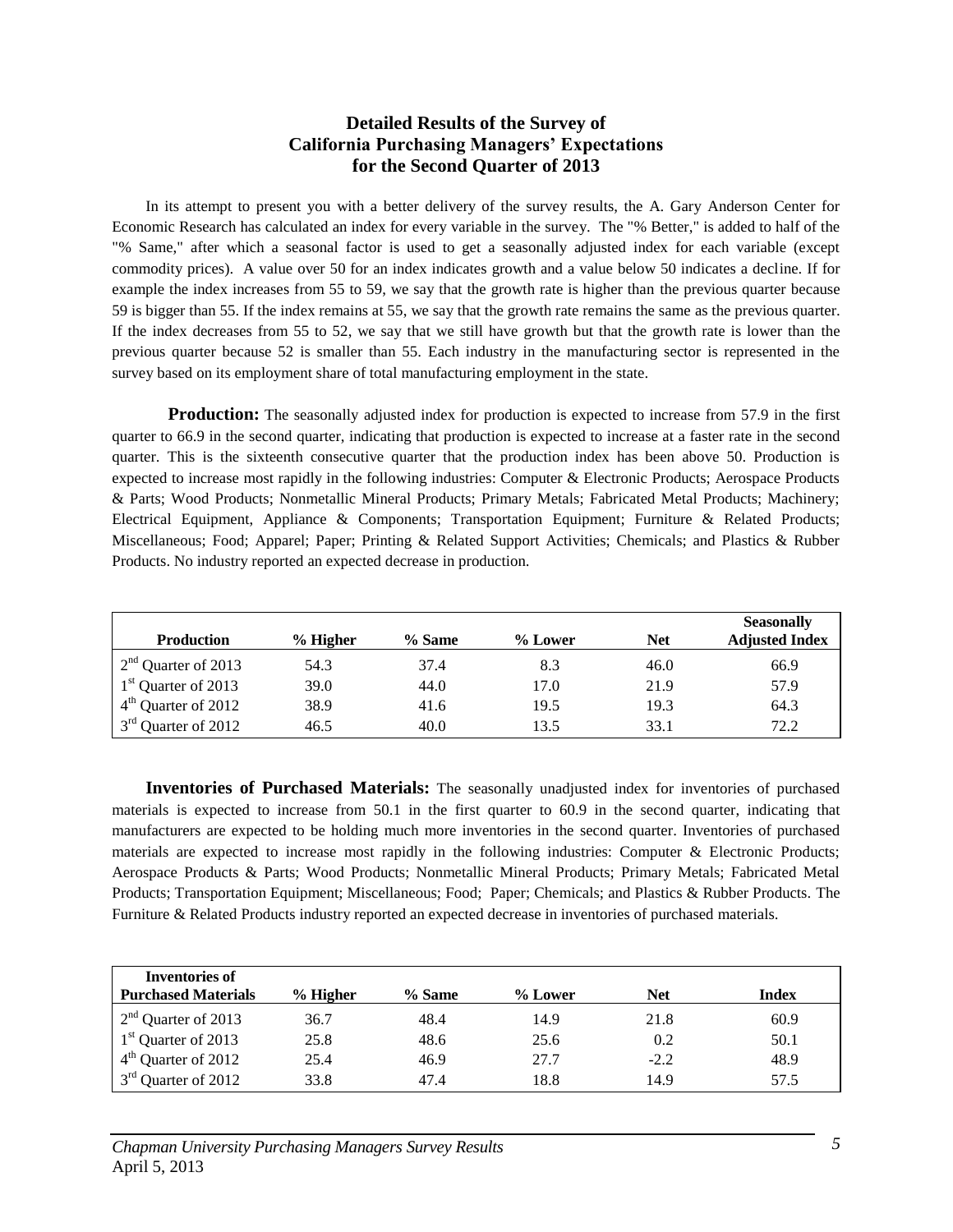**Commodity Prices:** The seasonally unadjusted index for commodity prices is expected to decrease from 69.8 in the first quarter to 66.5 in the second quarter, indicating that commodity prices are expected to increase at a slightly lower rate in the second quarter of this year. Commodity prices are expected to increase most rapidly in the following industries: Computer & Electronic Products; Aerospace Products & Parts; Wood Products; Primary Metals; Fabricated Metal Products; Machinery; Electrical Equipment, Appliance & Components; Transportation Equipment; Furniture & Related Products; Miscellaneous; Food; Textile Mill Products; Printing & Related Support Activities; Chemicals; and Plastics & Rubber Products. No industry reported an expected decrease in commodity prices.

| <b>Commodity Prices</b>         | % Higher | % Same | $%$ Lower | Net  | Index |
|---------------------------------|----------|--------|-----------|------|-------|
| $2nd$ Quarter of 2013           | 38.6     | 55.8   | 5.6       | 32.9 | 66.5  |
| $1st$ Quarter of 2013           | 45.8     | 48.0   | 6.2       | 39.6 | 69.8  |
| $4th$ Quarter of 2012           | 39.3     | 53.1   | 7.6       | 31.7 | 65.8  |
| 3 <sup>rd</sup> Quarter of 2012 | 397      | 48.7   | 1.5       | 28.2 | 64.1  |

**Supplier Deliveries:** For this variable, an index value over 50 indicates slower deliveries, and an index value under 50 indicates faster deliveries. The seasonally adjusted index for supplier deliveries is expected to increase from 46.2 in the first quarter to 47.8 in the second quarter, indicating that supplier deliveries are expected to be faster in the second quarter. Supplier deliveries are expected to be fastest in the following industries: Computer & Electronic Products; Aerospace Products & Parts; Nonmetallic Mineral Products; Fabricated Metal Products; and Paper. The Transportation Equipment industry reported expected slower deliveries in the second quarter.

| <b>Supplier Deliveries</b>      | % Slower | % Same | % Faster | <b>Net</b> | <b>Seasonally</b><br><b>Adjusted Index</b> |
|---------------------------------|----------|--------|----------|------------|--------------------------------------------|
| $2nd$ Quarter of 2013           | 9.8      | 78.8   | 11.4     | $-1.6$     | 47.8                                       |
| 1 <sup>st</sup> Quarter of 2013 | 7.8      | 77.4   | 14.7     | $-6.9$     | 46.2                                       |
| $4th$ Quarter of 2012           | 11.2     | 79.2   | 9.6      | 1.6        | 53.5                                       |
| 3 <sup>rd</sup> Quarter of 2012 | 12.8     | 76.4   | 10.8     | 2.0        | 50.4                                       |

**New Orders:** The seasonally adjusted index for new orders is expected to increase from 54.9 in the first quarter to 63.9 in the second quarter, indicating that new orders are expected to increase at a much faster rate in the second quarter. New orders are expected to increase most rapidly in the following industries: Computer & Electronic Products; Aerospace Products & Parts; Wood Products; Nonmetallic Mineral Products; Primary Metals; Fabricated Metal Products; Machinery; Electrical Equipment, Appliance & Components; Transportation Equipment; Furniture & Related Products; Miscellaneous; Food; Textile Mill Products; Paper; Printing & Related Support Activities; Chemicals; and Plastics & Rubber Products. No industry reported an expected decrease in new orders.

| <b>New Orders</b>               | $%$ Higher | $%$ Same | % Lower | <b>Net</b> | <b>Seasonally</b><br><b>Adjusted Index</b> |
|---------------------------------|------------|----------|---------|------------|--------------------------------------------|
| $2nd$ Quarter of 2013           | 50.1       | 37.2     | 12.7    | 37.4       | 63.9                                       |
| $1st$ Quarter of 2013           | 38.2       | 39.1     | 22.7    | 15.5       | 54.9                                       |
| 4 <sup>th</sup> Quarter of 2012 | 37.1       | 37.4     | 25.6    | 11.5       | 60.0                                       |
| 3 <sup>rd</sup> Quarter of 2012 | 44.4       | 38.2     | 17.4    | 26.9       | 67.5                                       |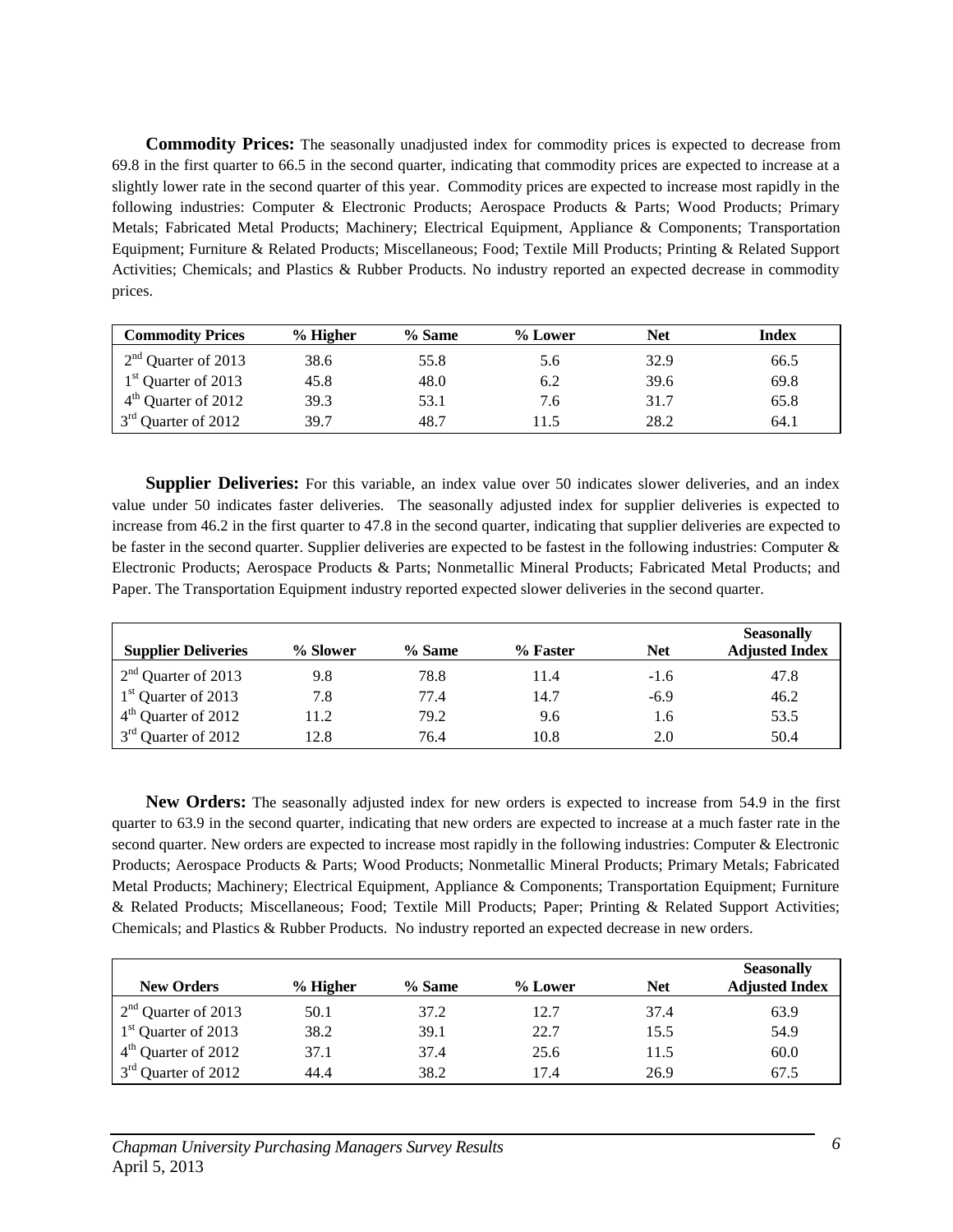**Employment:** The seasonally adjusted index for employment is expected to increase from 50.0 in the first quarter to 53.5 in the second quarter, indicating that employment in manufacturing is expected to improve in the second quarter. Employment is expected to increase most rapidly in the following industries: Computer & Electronic Products; Aerospace Products & Parts; Nonmetallic Mineral Products; Machinery; Electrical Equipment, Appliance & Components; Transportation Equipment; Food; Paper; Printing & Related Support Activities; and Plastics & Rubber Products. No industry reported an expected decrease in employment.

| <b>Employment</b>               | % Higher | $%$ Same | % Lower | <b>Net</b> | <b>Seasonally</b><br><b>Adjusted Index</b> |
|---------------------------------|----------|----------|---------|------------|--------------------------------------------|
| $2nd$ Quarter of 2013           | 23.4     | 66.6     | 10.0    | 13.5       | 53.5                                       |
| 1 <sup>st</sup> Quarter of 2013 | 15.2     | 69.2     | 15.6    | $-0.4$     | 50.0                                       |
| 4 <sup>th</sup> Quarter of 2012 | 18.8     | 64.6     | 16.6    | 2.2        | 53.7                                       |
| 3 <sup>rd</sup> Quarter of 2012 | 23.8     | 63.2     | 13.0    | 10.8       | 56.1                                       |

**High-Tech Industries:** The high-tech industries include the following: Computer & Electronic Products, and Aerospace Products & Parts. The high-tech industries currently employ about 340,600 employees, amounting to 27.6% of total manufacturing employment in the state. The high-tech index increased from 51.6 in the first quarter to 57.5 in the second quarter, indicating that the high-tech industries are expected to show higher growth in the second quarter. The production index increased from 58.4 to 67.9 indicating a higher growth rate in production. The index for new orders increased more modestly from 53.8 to 55.7 indicating higher growth in new orders as well. The largest increase took place in inventories of purchased materials as the index increased from 48.2 to 63.1 indicating a higher level of inventories in the second quarter. The commodity price index decreased from 73.2 to 59.3 indicating that commodity prices are expected to increase at a slower rate in the second quarter compared to the first quarter. This goes hand in hand with a supplier deliveries index of 44.7 indicating faster deliveries.

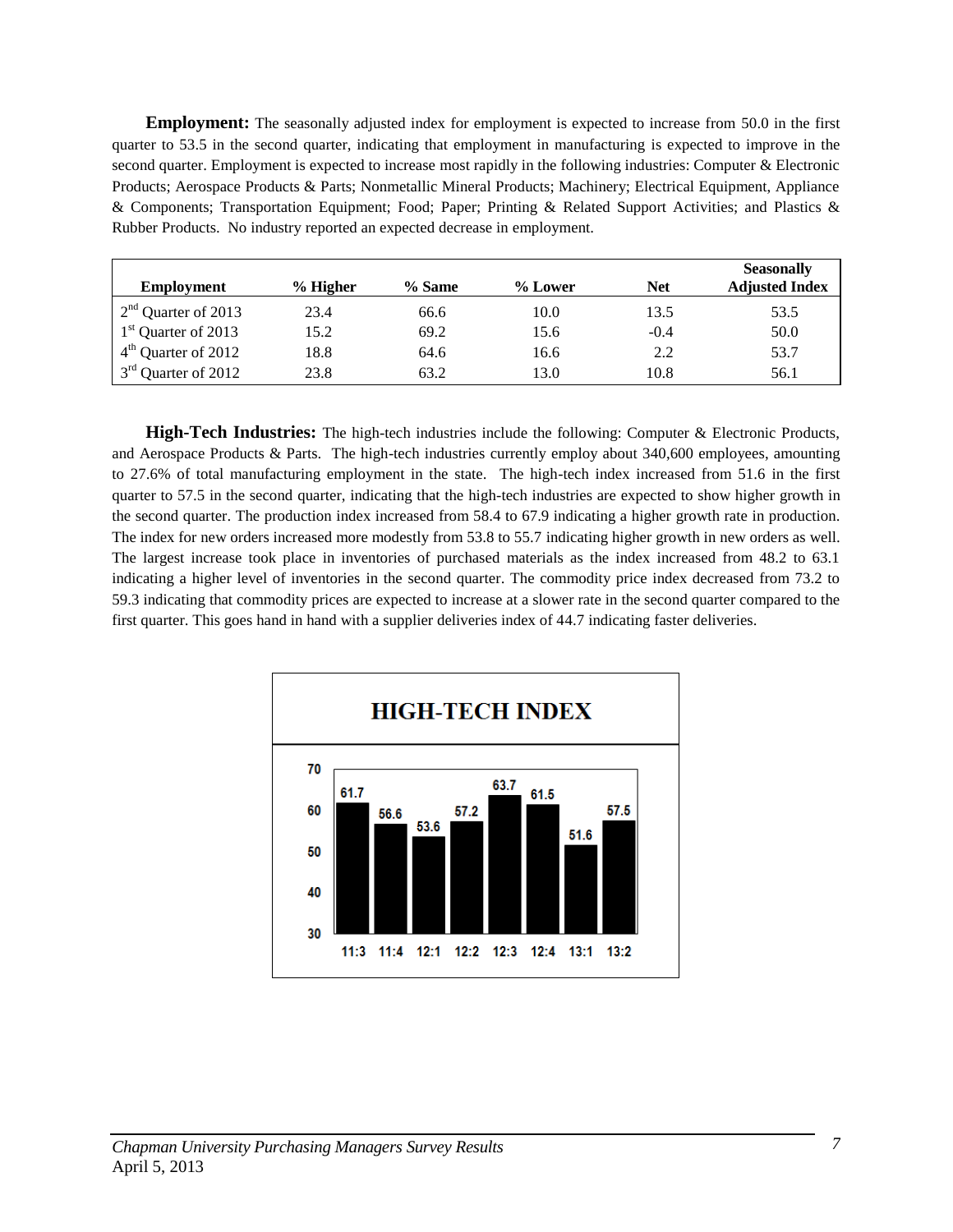### **Orange County's Manufacturing Survey**

The Composite Index for Orange County increased from 50.0 in the first quarter to 59.7 in the second quarter of 2013, indicating that the county manufacturing economy is expected to show higher growth in the second quarter. With the Composite indices standing at 59.8 and 59.7 respectively, the California and Orange County manufacturing sectors are expected to grow at the same rate in the second quarter of this year.



The seasonally adjusted index for production increased from 54.9 in the first quarter to 63.7 in the second quarter, indicating that production is expected to grow in the second quarter at a much higher rate compared to the first quarter. This is the sixteenth consecutive quarter that the production index has been above 50. The seasonally adjusted index for new orders increased from 51.3 to 64.2 indicating that new orders will increase at a much higher rate in the second quarter. The index for inventories of purchased materials increased from 43.4 in the first quarter to 55.0 in the second quarter indicating that inventories will increase in the second quarter. The supplier deliveries index increased from 49.7 to 54.2 indicating that deliveries will slow down in the second quarter. The employment index increased from 45.7 to 54.7 indicating an increase in employment in the second quarter compared to the first quarter.

The index for the **high-tech industries** increased substantially from 43.3 to 56.9 indicating growth in the high-tech industries. Similarly the indices for the **durable goods industries other than high-tech** and the **non-durable goods industries** increased to 60.6 and 65.4 respectively indicating continued growth in these industries in the second quarter.